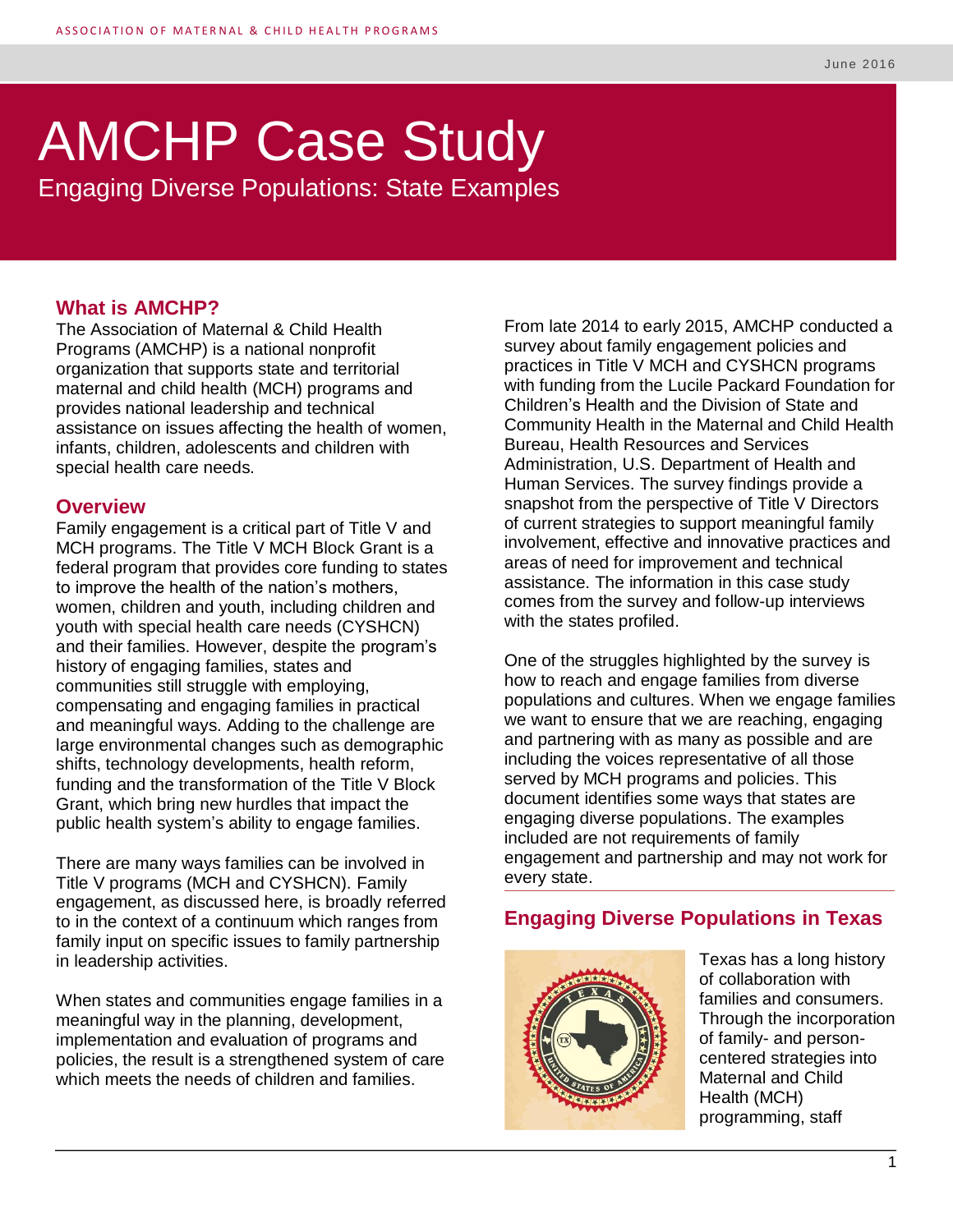provides assistance and support to diverse populations and cultures.

Due to its large and diverse geography and population, Texas implemented a variety of strategies to ensure ongoing family and consumer engagement. For example, as part of the Title V Five Year Needs Assessment, MCH staff members solicited input from parents across the state in small and large rural and urban communities, including parents of CYSCHN. Data from the needs assessment shows that, of 923 responses received to a survey developed specifically for CYSHCN, 312 were completed in Spanish. In eight cities, 16 focus groups with consumers were held in both English and Spanish to ensure stakeholders could participate in their preferred language and in their local communities. A total of 11 focus groups for parents of CYSHCN were held in each of the eight Health Service Regions. Spanish focus groups took place in El Paso, Dallas and Laredo. Of the 102 focus group participants, 44% were identified as being primarily Spanish-speaking.

MCH staff members use several methods to obtain input and feedback from the public throughout the year, including surveys, webinars, conference calls, trainings and in-person meetings. This feedback informs programming and serves as an opportunity for ongoing evaluation. The Texas AMCHP Family Delegate and Texas' Family Voices State Affiliate Organization, Texas Parent to Parent, are included in program activities to ensure the family voice in MCH planning. Additionally, families who are directly served by MCH programs are surveyed yearly regarding the services they receive.

Staff actively engage and collaborate with families on an ongoing basis through numerous forums including work groups, committees, councils and collaborative groups to address ongoing and emerging issues. Family members and consumers participate in resource development and distribution with program staff. Texas MCH staff members collaborate internally to share successful programspecific initiatives and spread them to other programs within MCH.

Finally, Texas staff have embarked on a new initiative to develop a strategic plan to strengthen and expand family-professional partnerships statewide to align with MCH Block Grant transformation efforts. A key component includes identifying a team to collaborate with

representatives from each MCH population domain and operationalize a process of gathering input from families and consumers to guide Title V program development.

# **Engaging Diverse Populations in Kentucky**



In Kentucky, efforts aimed at engaging families began around 1999 when the Kentucky Commission for Children with Special Health Care Needs (CCSHCN) had a "Healthy and Ready to Work" grant. The state began trying to engage

families more and support them in transitioning their children to adulthood. As a result of these efforts, Kentucky developed a transition checklist. Based on the realization that it needed to get families and youth involved, two councils were formed – one for parents and one for youth. Membership on the youth council is currently representative of male, female, African-American, Asian-American and white youth.

While the CCSHCN always supported the engagement of diverse populations, broader efforts began around 2005-2006 when the parent and youth councils were formed. The Commission also hosted a training on cultural diversity in 2014. There has been a focused effort to reach out to the Hispanic and refugee populations in the state. Kentucky's CCSHCN has been working with the Hispanic community; it funded efforts through a local physician and the Hispanic Center to form a support group for families in 2015. In addition to these efforts, refugees can come to any of 12 clinic centers across the state, where they receive help throughout the life course and at various stages of need/transition.

Since 2009, efforts to reach and engage diverse populations have included the Family to Family Health Information Center's program to teach parents to become trained support for other parents in the state. Within the past year some members of the Hispanic support group were trained as support for members of their community.